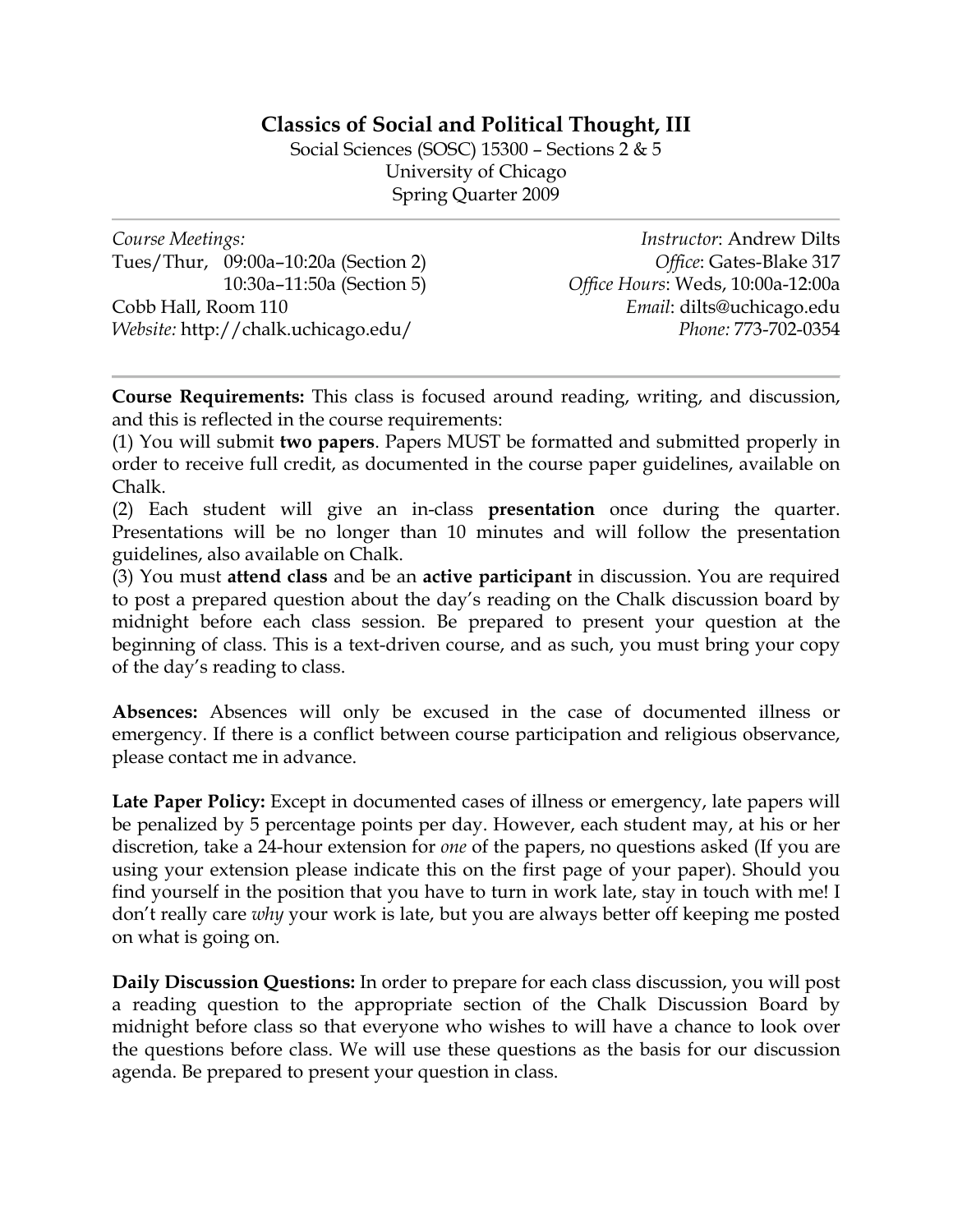A good reading question is one that directly and explicitly engages the text. Your question should cite the appropriate passage, term, or concept that you are puzzled about, as well as offer your interpretation of the passage at hand. It should be focused on something that genuinely puzzles you in the reading, and which you can probably assume that others find puzzling or confusing as well.

**Grades:** Each paper is worth 30% of your grade; the presentation is worth 30%; attendance and participation make up the remaining 10%. *Any student who receives a failing grade for attendance and participation will receive a failing grade for the class*. *Any student who has not turned in all papers and given a class presentation will receive a failing grade for the class.*

**Plagiarism:** If you think that you need to plagiarize, please come see me. If you think you can get away with it, you are wrong. *Proven plagiarism of any kind may result in automatic failure of the course*, and will be referred to the University for further disciplinary action. I reserve the right to submit your electronic document to plagiarism detection websites if necessary.

## **Required Texts:**

These texts will all be available for purchase from the Seminary Co-Op Bookstore. *These editions of the texts are required.*

- o Alexis de Tocqueville, *Democracy in America*, Edited by J.P. Mayer, trans. George Lawrence. New York: Harper Perennial Modern Classics, 2006 [1835/1840]. (ISBN-13: 978-0061127922)
- o John Stuart Mill, *On Liberty and Other Essays*, Edited by John Gray. Oxford: Oxford World's Classics, 2008. (ISBN-13: 978-0199535736)
- o Karl Marx & Friedrich Engels, *The Marx-Engels Reader*, 2nd ed., Edited by Robert Tucker. New York: W.W. Norton, 1978. (ISBN-13: 978-0393090406)
- o Friedrich Nietzsche, *On the Genealogy of Morality*, trans. Clark and Swenson. Indianapolis: Hackett Publishing, 1998 [1887]. (ISBN-13: 978-0872202832)
- o W.E.B. Du Bois, *The Souls of Black Folks*, Edited by Blight & Gooding-Williams Boston: Bedford, 1997 [1903]. (ISBN-13: 978-0312091149)

# **Reading Schedule:**

*[numbers in brackets indicate approx. total number of pages per session]*

#### Alexis de Tocqueville

- 1.1. Tues, March 31: Tocqueville, pp. xiii-xiv; 9-20 [12].
- 1.2. Thur, April 2: Tocqueville, pp. 31–70; 173–208; 220–230. [86]
- 2.1. Tues, April 7: Tocqueville, pp. 231-315. [85]
- 2.2. Thur, April 9: Tocqueville, pp. 316–363; 395-400. [54]; Sojourner Truth, "Ain't I a Woman?" and "Keeping the Thing Going While Things Are Stirring" (e-reserve).